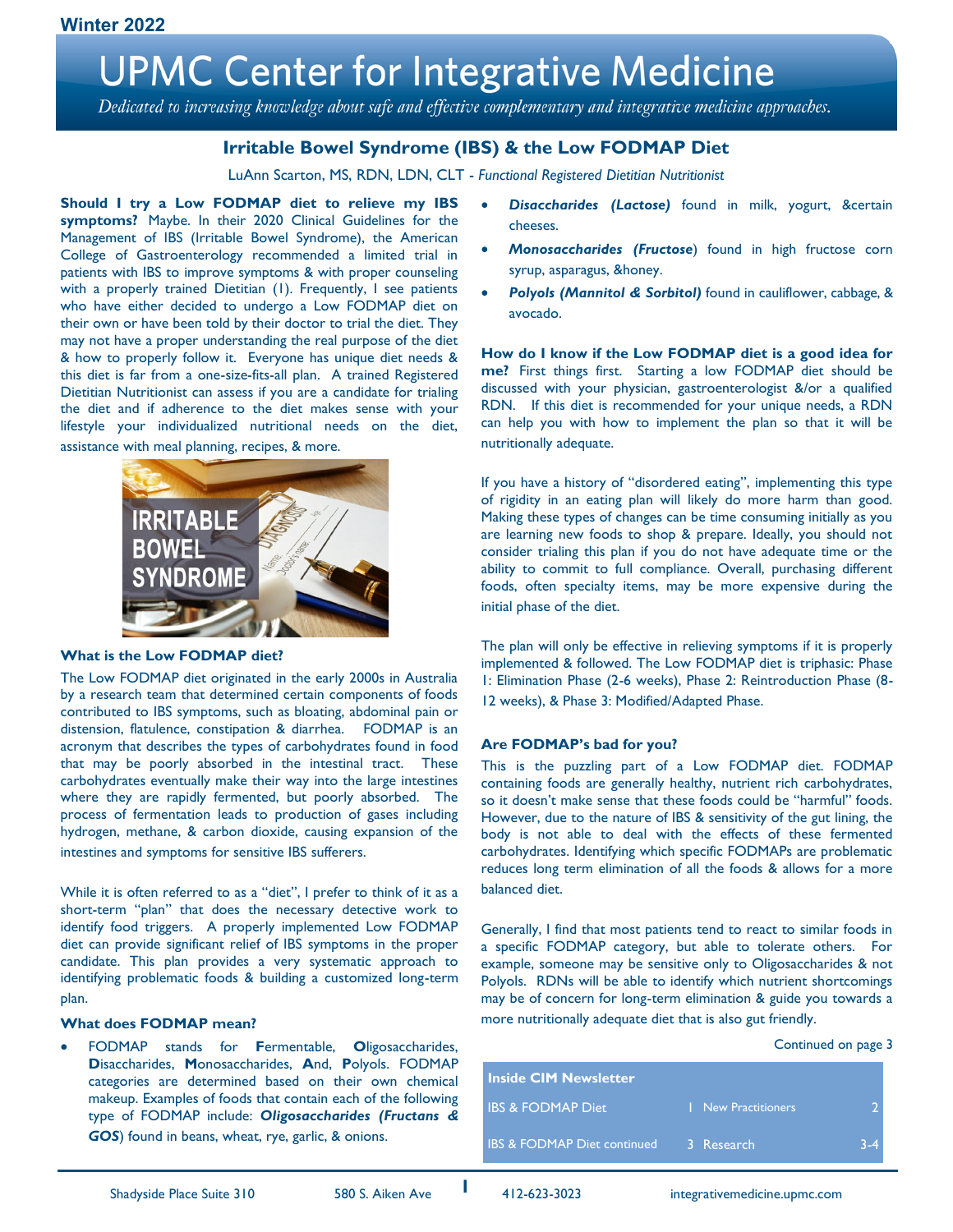Dedicated to increasing knowledge about safe and effective complementary and integrative medicine approaches.

## Meet our Newest Members of the Center for Integrative Medicine Team!

**Help us in welcoming the newest members of the Center for Integrative Medicine Team!**

**Jamie DeMarco, DPT** was thrilled to join the Center for



Integrative Medicine in June of this year. Dr DeMarco has been practicing physical therapy since 2005 and brings a strong skill set to the treatment of various orthopedic, vestibular, and pelvic floor dysfunction. Dr DeMarco is passionate about her work and wholeheartedly believes in a holistic approach to treating patients by addressing the musculoskeletal impairments, nutrition, and emotional

facets related to pain and pain modulation. Dr DeMarco has undergone hundreds of hours of continuing education in order to strengthen her manual techniques (soft tissue mobilization, myofascial release, strain-counterstrain, cupping) and exercise prescription. In 2015 she completed her 200 hour yoga teacher training and in 2019 completed her post-graduate training in Medical Therapeutic Yoga. Along with physical therapy services, Dr DeMarco offers private yoga instruction, meditation, and wellness.

#### **Amanda Hunt, LAc** is an acupuncturist at the Center. While



working in the business world, Amanda had the chance to experience acupuncture treatment. Although we commonly use acupuncture for pain, within the Chinese system, it's all about moving energy in the body. She recalls after 1 treatment, feeling that something in her system had shifted and that feeling led her to want to share that experience. She went back to school, training in acupuncture, Traditional Chinese Medicine, and Chinese Herbal Medicine. She has obtained her other certifications and hopes to complete the Chinese Herbal

Medicine certification early this year. The most profound changes she sees occurs when individuals who seem disconnected from their bodies experience subtle changes. Along with becoming more in touch with their bodies, they often experience awareness of new or different emotions. She finds helping people with the emotional aspect of the changes to be greatly rewarding.

**Dezza Pastor, E-RYT** is pleased to join the Center for Integrative Medicine as a Structural Integration (SI) practitioner. Dezza has practiced for 12 years as a yoga instructor and providing classes and individual instruction for clients and continues to do this work. She describes it as "a gift of the pandemic that allowed me the time to go through the SI training". She



had close mentorship with 2 of the world leaders in this field, including David Lesondak, who is our senior Structural Integrator here at the Center. SI is a form of bodywork that treats fascia, the deep connective tissue that provides structure and balance to the body. Typically, SI involves a series of 12 sessions of treatment. Dezza finds that the 2 areas approaches, yoga & SI, complement each other nicely. Here at the Center, she often borrows breathing approaches and gentle poses from yoga to complement the bodywork. she finds that this allows her patients to move more freely and maintain this greater flexibility and mobility.

**Brenda Unghajer, RN, MSN, LMT** is a massage therapist at the



Center. She is a registered nurse working with the Gamma Knife program at UPMC Presbyterian, with 11 years of nursing experience. Like her colleagues, she was drawn to nursing out of a desire to help people through health challenges. Her work as a massage therapist at the Center allows Brenda to literally bring the human touch into her work. Given her background in health care and nursing,

Brenda serves as adjunct faculty at the CCAC Massage Therapy Program. For clients who primarily are looking for the relaxation benefit, she uses Swedish massage, and for those with musculoskeletal pain, she uses an array of deep tissue and myofascial approaches.

**Craig Weimer, DC** is a chiropractor who has joined Dr. Daniel



Miller and is seeing patients with back, neck, and other musculoskeletal pain problems. Dr. Weimer has been in practice for 32 years. He highlights the array of manipulative and rehabilitation approaches that are used. "I try to use the least amount of force with manipulation to move the involved segment without causing undue strain." He finds that combining several approaches can help individuals with spinal-related pain recover more quickly and maintain gains. These include standard manipulation, what we

call High Velocity Low Amplitude; soft tissue techniques-such as strain-counterstrain or myofascial release; and specific stretches and strengthening exercises to improve motion and stability. Being in this field for over 3 decades, he is amazed to see the changes in the field. Insurance coverage for chiropractic care is fairly universal. In the past, there was a rift between chiropractors and traditionally trained physicians and medical providers. Now many of our referrals come from physicians, nurse practitioners, and PA's. This rapprochement is brought home by the positioning of chiropractic as a core component of care at the Center for Integrative Medicine.

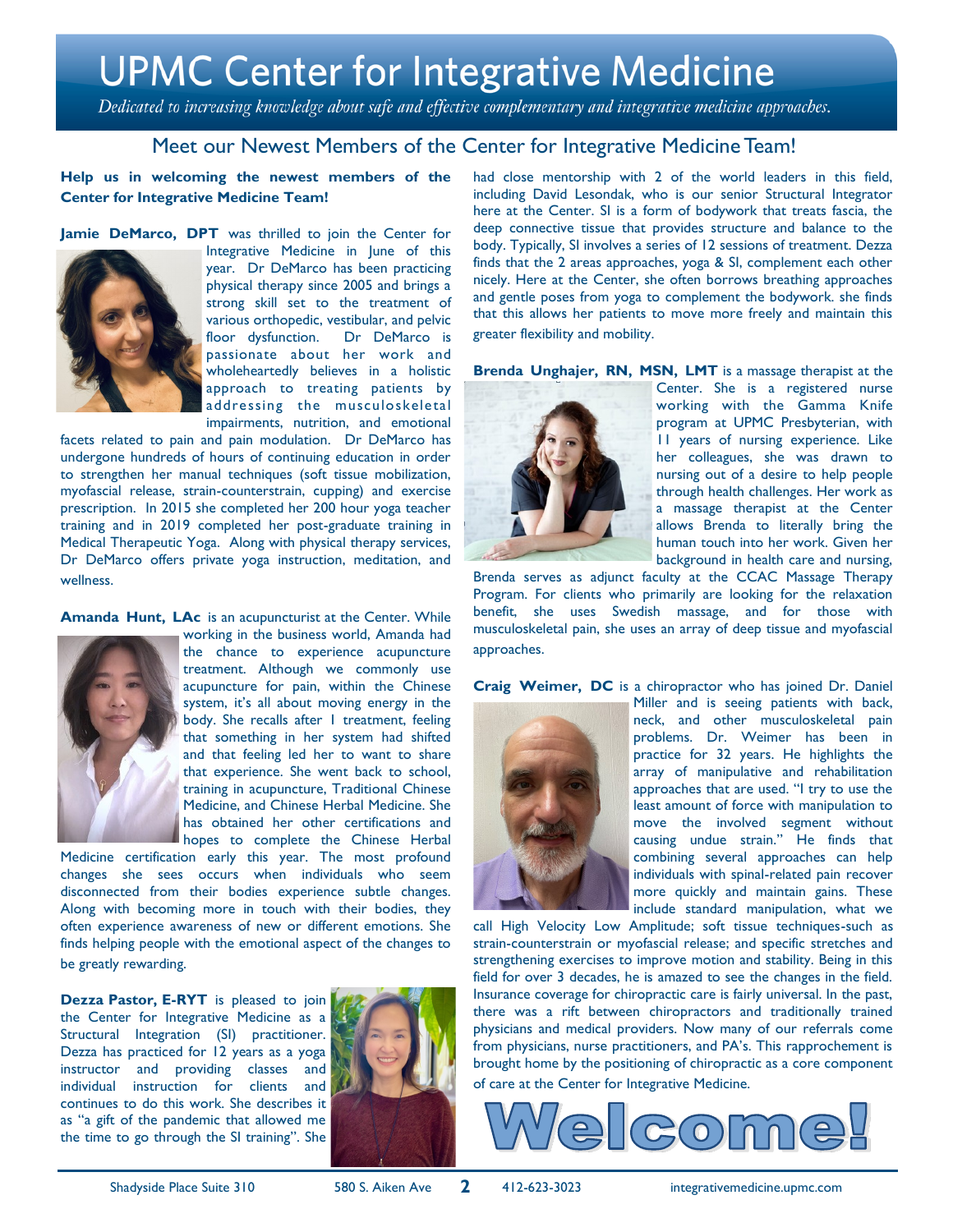Dedicated to increasing knowledge about safe and effective complementary and integrative medicine approaches.

### **IBS & Low FODMAP Diet continued**

### **What are the pitfalls of a Low FODMAP diet?**

Since many Gluten-Free foods, but not all, are low FODMAP, many fall into a strictly gluten free diet, which is not always necessary, especially if fructans are tolerated during the rechallenge stage. Purchasing convenience foods that are low FODMAP can contribute to more of a "junk food" diet & less of a "balanced" diet.

### **Is a Low FODMAP diet helpful for Ulcerative Colitis & Crohn's Disease?**

Due to the nature of generalized gastrointestinal symptoms patients experience, even those in remission, a low FODMAP diet is a consideration. There is some evidence that a trial that a low FODMAP diet may provide greater management of symptoms of Inflammatory Bowel Disease.

## **What would a sample menu on a Low FODMAP diet look like?**

## **BREAKFAST**

Sauteed peppers & Scrambled eggs, Gluten free toast with margarine, banana

## **LUNCH**

Broiled salmon on arugula greens with lemon vinaigrette, Clementine

#### **SNACK**

Rice cake with peanut butter, Almond Milk

#### **DINNER**

Roasted Rosemary Chicken , Baked Potato with margarine, Steamed Carrots

Lacy, Brian et al. ACG Clinical Guideline: Management of Irritable Bowel Syndrome, The American Journal of Gastroenterology: January 2021 - Volume 116 - Issue 1 - p 17-44

If your physician has recommended you try the Low FODMAP diet or are wondering if you are a candidate for trialing this diet, schedule an individualized Nutrition Assessment & Counseling session with me at 412- 623-3023.

## **Research Opportunities**

*The UPMC Center for Integrative Medicine is dedicated to increasing knowledge about the effectiveness and safety of complementary and integrative medicine approaches. The Center for Integrative Medicine, in concert with the University of Pittsburgh, is actively pursuing research to support the benefits of these therapies.*

#### 'ptimum **Optimizing Pain Treatment**

in Medical Settings **Using Mindfulness** 





**National Institutes** of Health

#### **Are you bothered by chronic low back pain?**

You may be eligible to participate in a research project studying Mindfulness training for patients with chronic low back pain.

**3**

Participation in this research study may include:

Completing surveys and video calls with research staff

- Attending weekly group sessions via zoom
- Compensation for participation

Contact us at our website to see if you are eligible for the OPTIMUM research study! Visit our website: [www.optimum.pitt.edu](http://www.optimum.pitt.edu)